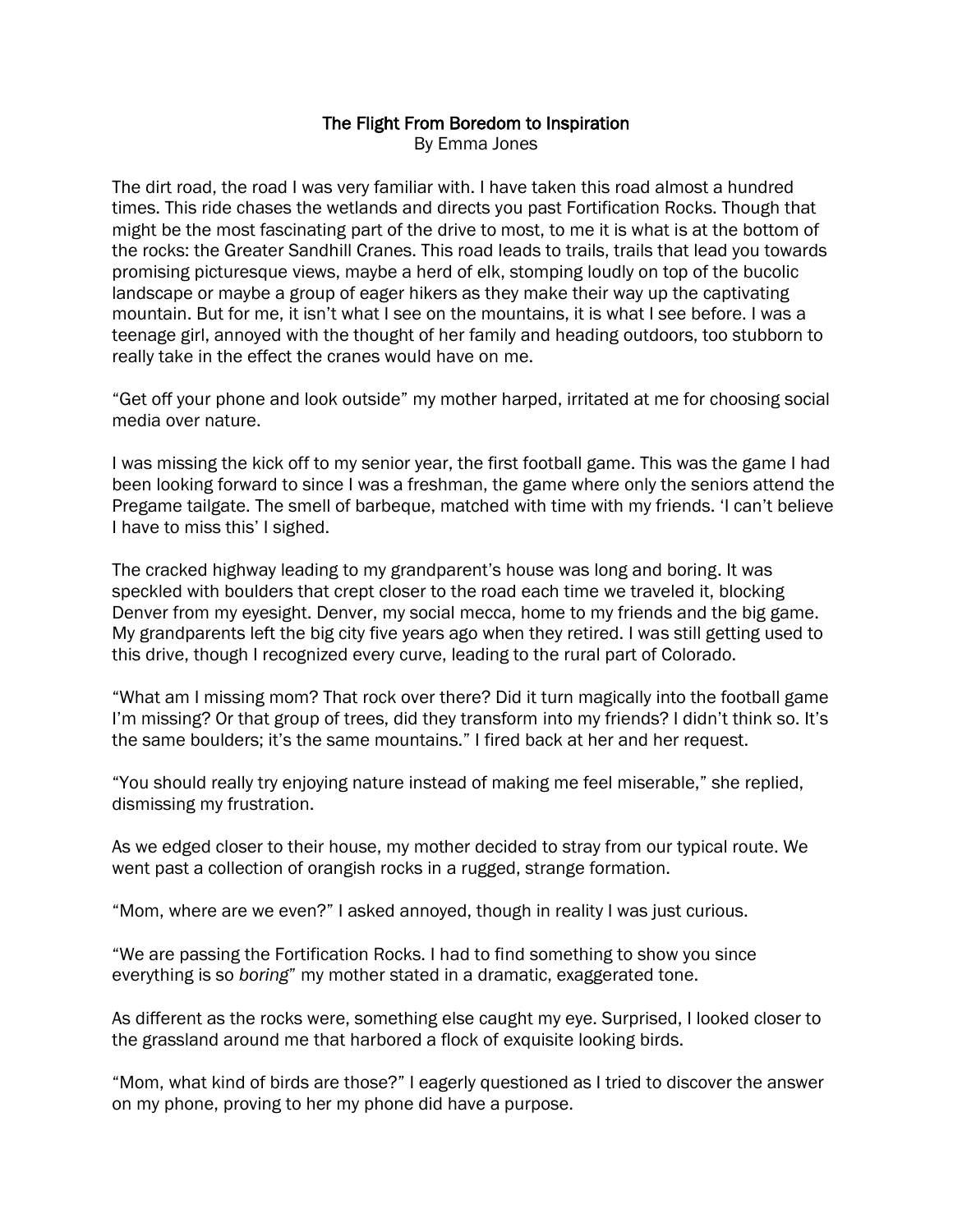The odd size and unique characteristics of these birds created an image that I've never seen- the lengthy curved neck followed by black, piercing eyes surrounded by a striking color of scarlet red which led to a long, sharp looking black beak. I tried to take in more of their beauty until they suddenly flew away, expanding their magnificent wings, forming a V shape.

"I'm surprised you care about those," she snarked. "Those are called the Greater Sandhill Cranes. Ask your grandparents about them when we arrive."

We finally pulled into their driveway. They stood outside, waving to us. I remember they would always greet us eagerly with perfect timing.

As soon as we sat down to catch up, I decided to ask about the beautiful birds I saw. "Grandma, I saw some cranes on the way here." I stated.

"*The Greater Sandhill* cranes." my mother interrupted.

"Yes, *The Greater Sandhill* cranes," I corrected, glaring at my mother. "Could you tell me about them?

My grandparents both glanced at each other, smiling. "Well, what about them do you want to know?" my grandmother asked.

"Anything you have," I asked inquisitively, "I just thought they were so elegant and beautiful, and I would like to know more about them."

"Your grandfather and I believe the Greater Sandhill Cranes were the ones who inspired us to explore this area and to move to the Yampa Valley." she began. "A few years into our marriage, we were both so busy that I barely saw your grandfather. We needed to spend more time together, so I suggested we go on an adventure. I decided a weekend of hiking and camping in the cool Fall air was what we needed. Now, I hadn't been camping in a while and neither had your grandfather, so at first he wasn't too happy about that. But after continual begging, he caved in and agreed to go. We invited some friends and traveled to Yampa River State Park."

"Not a bad trip." my grandfather recalled.

"The drive in was so eye opening. Going up Rabbit Ears, we were in awe of its beauty. We had no idea this part of Colorado was so breathtaking. The valley was painted with vibrant fall colors highlighted by the dark green needles of the pine trees. The fall season is the perfect time to visit Colorado. As we drove through Steamboat and past Hayden to the campsite, we couldn't believe the landscape. It was so different and spread out than Denver." She explained.

"As soon as we arrived and after we set up our tent, we saw a group of birds in the distance. We weren't quite sure what they were. So, we moved a little closer to get a better view. As we got closer, we were treated to our first glimpse of the majestic creatures. We found a nearby park ranger and we asked him the name of these wonderful birds. He explained to us